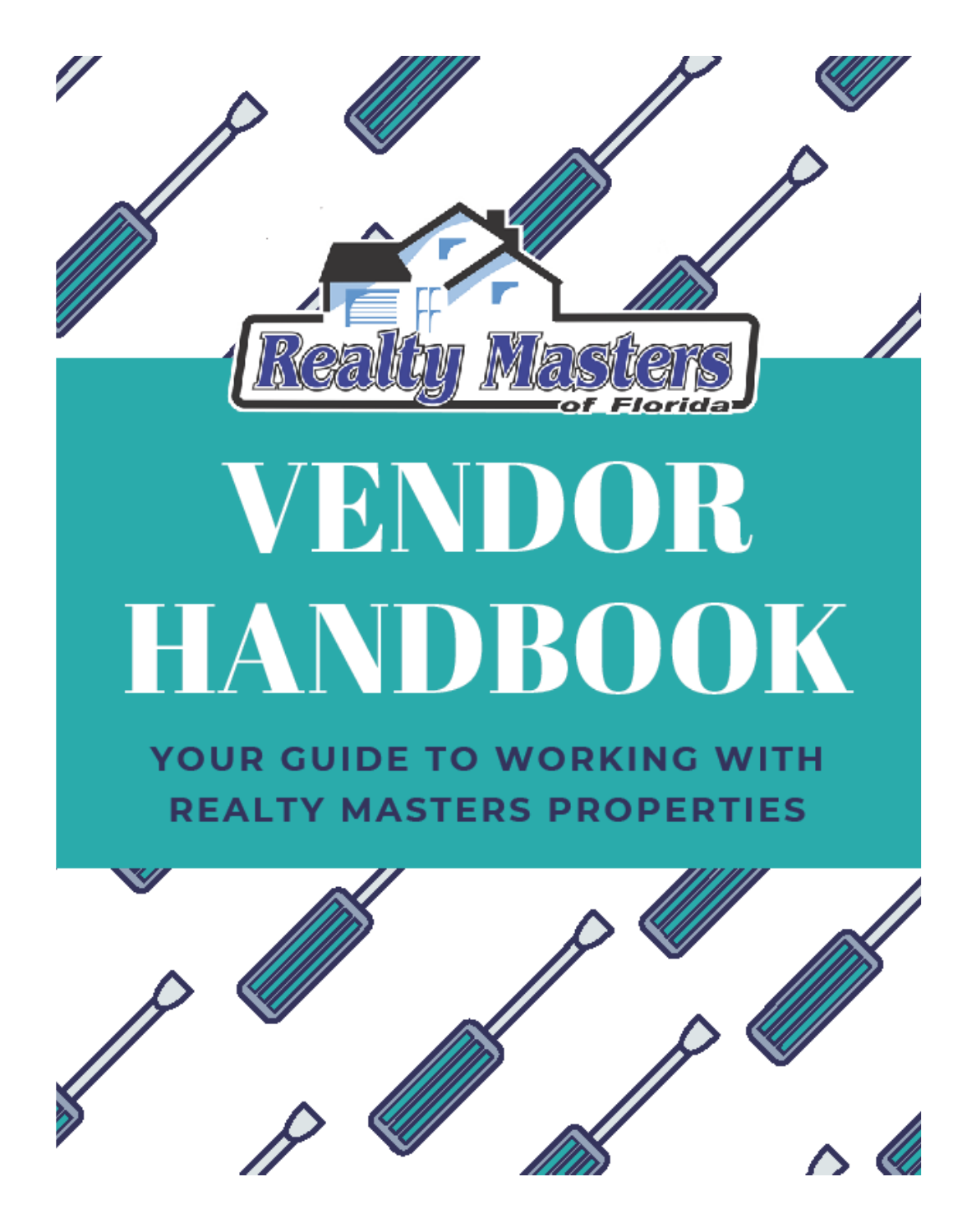#### **Vendor Handbook Table of Contents**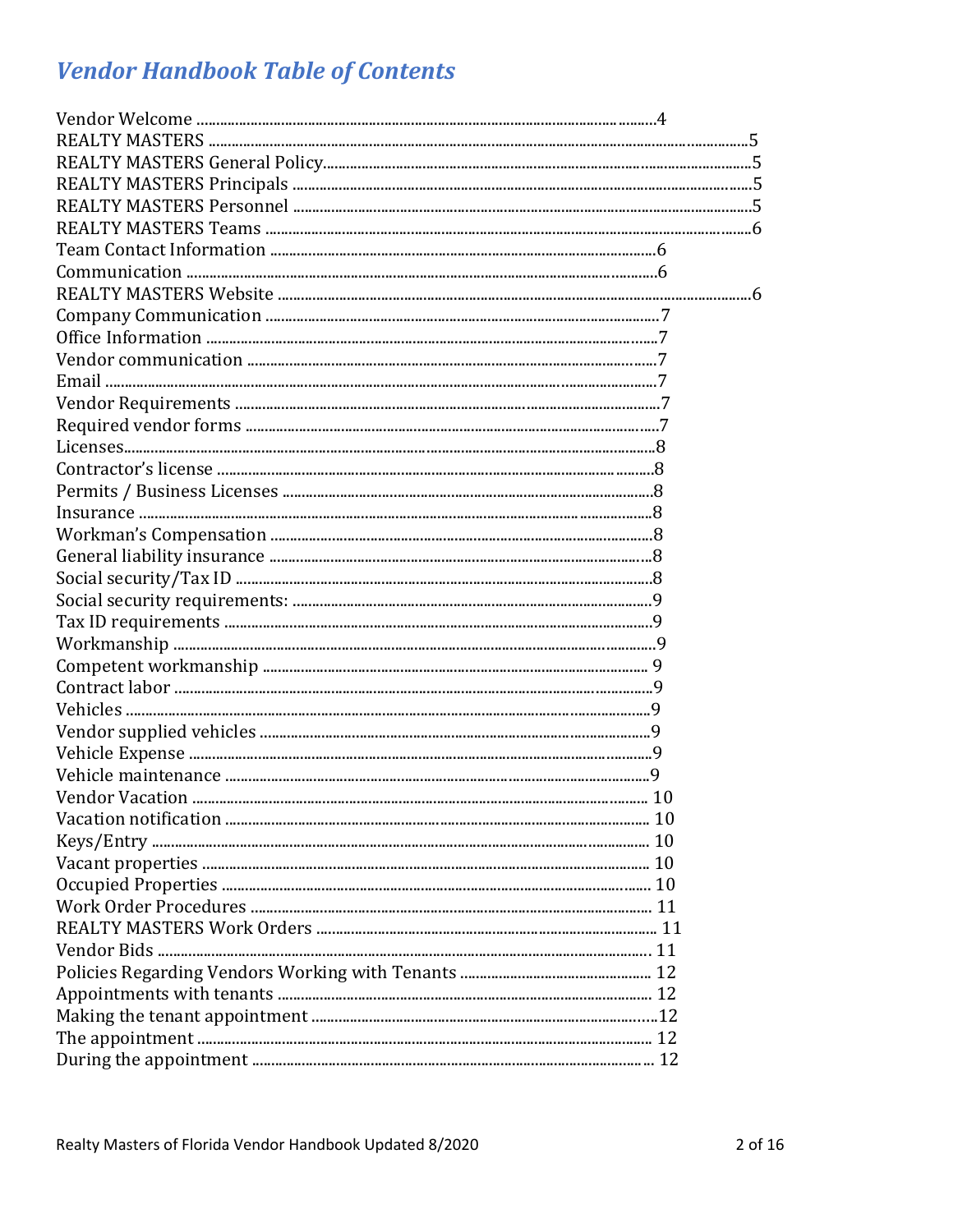#### *Welcome!* Realty Masters Vendor Handbook

Thank you for your interest in joining the Realty Masters Vendor Network! Our company manages nearly 1,000 properties in Escambia, Santa Rosa, and Okaloosa Counties. We do not have an in house maintenance team and rely solely on independent contractors in our local communities. We are always in need of quality vendors to assist us with cleaning and repairs at the rental properties and communities we manage.

Realty Masters has prepared this Vendor Handbook to assist you in achieving success working with us. In it, you will find useful information including contact information, job expectations, payment timelines, and requirements to become a Realty Masters Vendor. We recommend you keep a copy of our Vendor Handbook and the attached Vendor Packet for your records.

Additionally, the Realty Masters Vendor Guide will outline best practices for working with tenant occupied properties. Working with tenants can be challenging, and we want to inform you of these challenges ahead of time so that you can anticipate them and find solutions.

A full understanding of each other's needs and incredible communication from both your business and ours increases the chances of a successful working relationship. If at any time you encounter a situation and have a question, please do not hesitate to reach out to our team to discuss.

We look forward to working with you. The Realty Masters Team

#### **SECTION 1: REALTY MASTERS OF FLORIDA INFORMATION**

#### About Realty Masters of Florida

All Saints Real Estate, Inc. DBA Realty Masters of Florida is a locally owned and operated company that has been in business in Pensacola since 1998. We are a full-service real estate firm that specializes in property management, but our team also handles real estate sales. We manage nearly 1,000 single and multi-family properties for absentee owners and real estate investors.

#### Realty Masters of Florida Contact Information

**Rental Office Mailing Address:** 4400 Bayou Blvd. 58B, Pensacola, FL 32503 **Sales Office Mailing Address**: 4400 Bayou Blvd. 52B, Pensacola, FL 32503 **Rental Office Phone:** (850) 473-3983 **Sales Office Phone:** (850) 453-9220 **Emergency Line:** (850) 512-6019 **Fax #:** (850) 473-3983 **Email:** [Info@PensacolaRealtyMasters.com](mailto:Info@PensacolaRealtyMasters.com) **Website:** [www.PensacolaRealtyMasters.com](http://www.pensacolarealtymasters.com/)

#### Realty Masters Office Hours

Our office hours are Monday through Friday 8:00 am- 5:00 pm and Saturday 8:00 am to 2:00 pm.

#### Realty Masters Emergency Line

Realty Masters has the responsibility of handling both normal routine maintenance, turnover repairs, and emergency repairs. Our emergency line (850) 512-6019 is manned by staff members at night and on the weekends. We dispatch emergency calls as needed on a case by case basis. Upon registering as a vendor,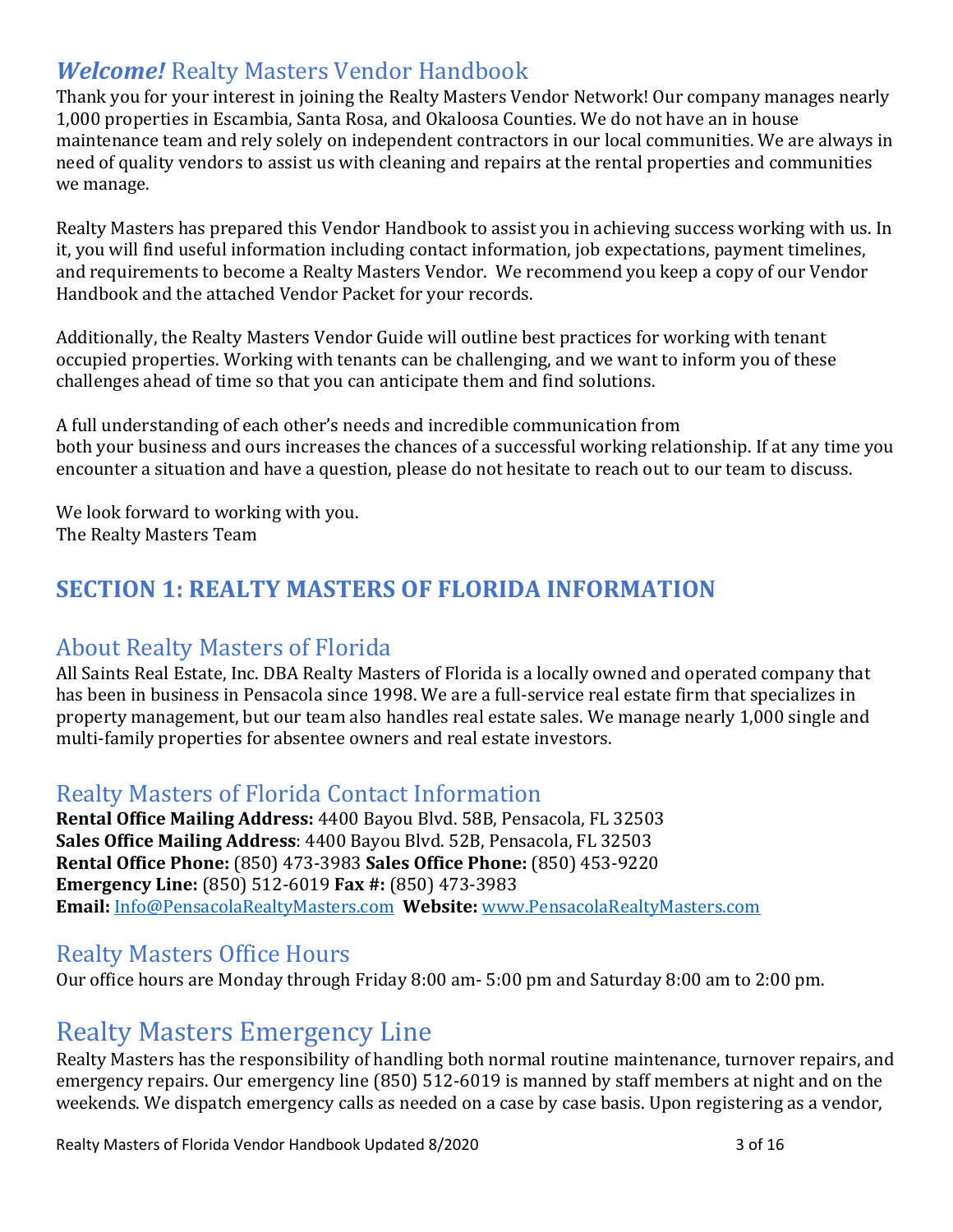we will ask if you or your company handles emergency after hours calls. You may receive a call or text from the after-hours maintenance line. Please be sure to communicate back with us as timely as possible.

### Realty Masters Team Members

Realty Masters has six licensed property managers that dispatch the majority of the work, however, you will likely hear from other members of our team at different times including our bookkeeping team, front desk team, and emergency phone team. You can view a current list of our staff on our website at [www.PensacolaRealtyMasters.com](http://www.pensacolarealtymasters.com/) to help you become familiar with our team members.

Realty Masters has assigned property managers, who are licensed Realtors, to oversee a portfolio of properties. They work with vendors to handle issues with owners, tenants, and maintenance for their specific properties. Property managers are the ones who assign work, approve estimates, and pay invoices.

If you are unable to reach the property manager who has assigned you the work order, it is likely that the office team can assist you. Do not hesitate to reach out to anyone on our team for assistance.

#### Contact Realty Masters of Florida Management

Realty Masters is a locally owned company, owned by Pamela Keen and her two daughters Nicole St. Aubin and Christine Laughlin. Feel free to reach out to our management team at any time should you need assistance. Nicole and Christine can both be reached at (850) 473-3983 or via email [Nicoles@PensacolaRealtyMasters.com](mailto:Nicoles@PensacolaRealtyMasters.com) or [Christine@PensacolaRealtyMasters.com](mailto:Christine@PensacolaRealtyMasters.com)

### Realty Masters Manages Properties and Does Not Own Them

Please note, we do not own the properties you are working on. We manage these properties for the property owner. We are unable to make decisions above our authorized repair limit in the management agreement and outside of the property owner's instructions. Please understand that we work as fast as possible to reach the property owner, however, we are not always able to reach the owner immediately. This does slow down the repair process and can cause delays in job approval and job payments.

#### Realty Masters General Policies

Realty Masters adheres to the following policies:

- Realty Masters is an Equal Opportunity Employer.
- Realty Masters supports the laws and guidelines of all Fair Housing laws and regulations. Realty Masters has a strict no tolerance policy for any type of discrimination or intolerance, including hateful or racist comments, speech, or actions of any kind.
- Realty Masters has a drug-free policy for all vendors, personnel, employees and tenants.
- Realty Masters follows the rules and regulations of the Florida Real Estate Commission.
- Realty Masters follows strict adherence to city, county, and state codes and ordinances and expects all Vendors to do the same.
- Realty Masters strictly forbids any sexual harassment of employees, personnel, vendors, owners, tenants, or applicants.

Violating any of these policies are immediate grounds for disqualification from the vendor network.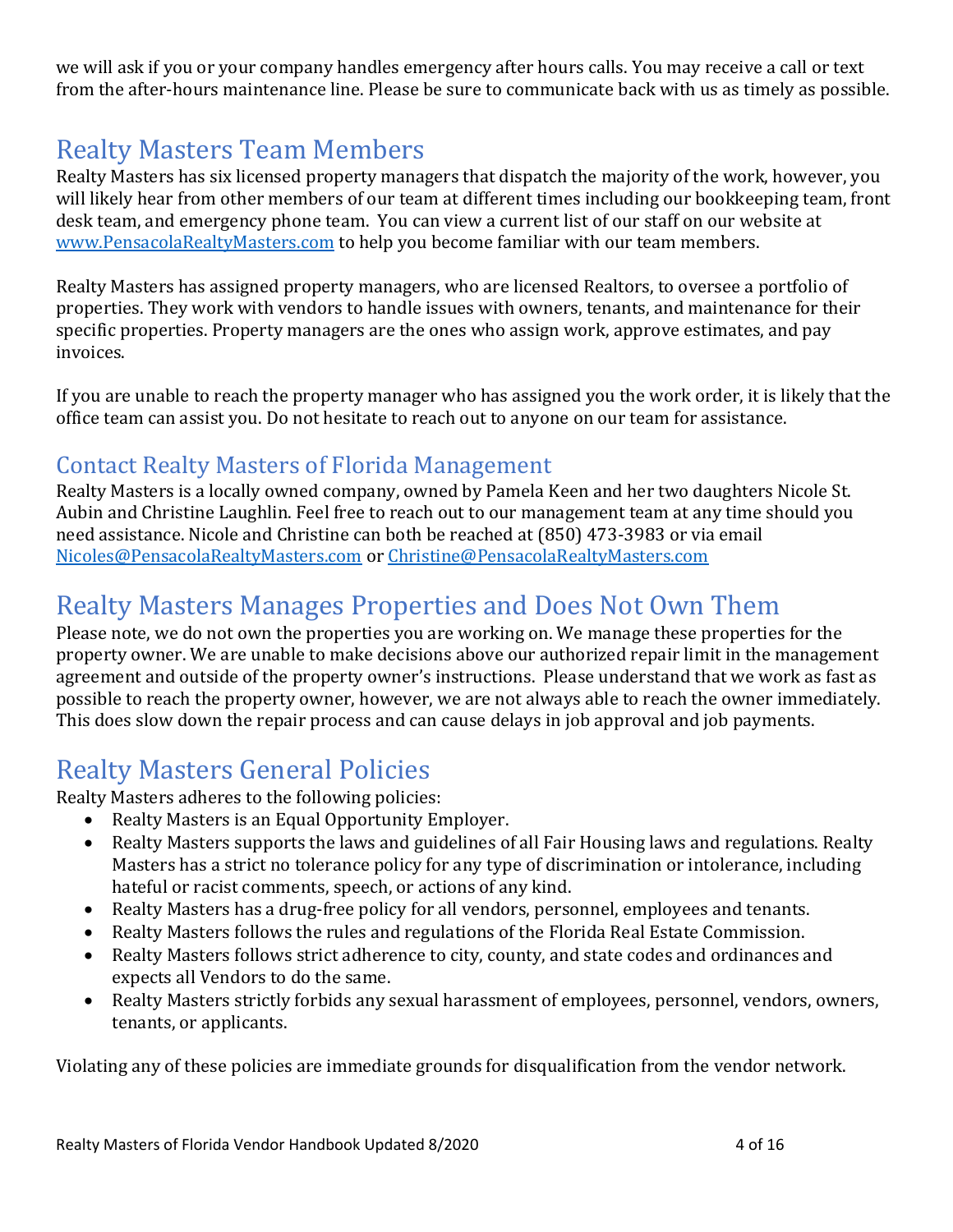### **SECTION 2: VENDOR REQUIREMENTS AND EXPECTATIONS**

#### All Vendors Are Independent Contractors

- All vendors are independent contractors. Realty Masters does not employ any vendors, nor treat any vendor as an employee.
- All work supplied by Realty Masters is given to Vendors on a "contract labor" basis.
- The Vendor is responsible for reporting their income to the appropriate governmental agencies.
- Realty Masters issues 1099s for work exceeding \$600 as required by the Internal Revenue Service.

#### Requirements for Vendors

Realty Masters requires all vendors to complete and submit the Vendor Packet prior to bidding or completing any job. The Vendor Packet is comprised of:

- Realty Masters Vendor Handbook
- Realty Masters Vendor Information Form
- Realty Masters Vendor / Broker Agreement
- Realty Masters Vendor Liability Statement
- Workers Compensation Information from the State of Florida

Additionally, we ask that you provide copies of:

- General Liability Insurance Certificate with Realty Masters as a certificate holder
- Proof of Workers Compensation Insurance **or** Valid Workers Compensation Exempt Card AND Vendor Liability Statement
- $\bullet$  IRS W-9
- EPA Certificate or any additional certifications, if applicable

#### General Liability Insurance

- Realty Masters requires that vendors carry a minimum \$ 1,000,000.00 of General Liability Insurance coverage.
- Realty Masters requires that Realty Masters be named as an Additional Insured on the Certificate of General Liability Insurance.
- All of Vendors General Liability Insurance should not exclude multifamily dwelling projects or homeowners' associations.
- Realty Masters requires an original endorsement of all yearly renewals.
- Realty Masters requires notification if the insurance company changes.

#### Workers Compensation or Workers Compensation Exemption

- Realty Masters requires all vendors to carry current Workman's Compensation if they have employees.
- Realty Masters requires the vendor notify their Workman's Compensation Company and request them to furnish Realty Masters with an original endorsement of the policy. Additionally, Realty Masters requires notification of any insurance changes.
- If at any time, worker's compensation expires, Realty Masters will no longer be able to cut a check for payment for the job as our system will not allow it.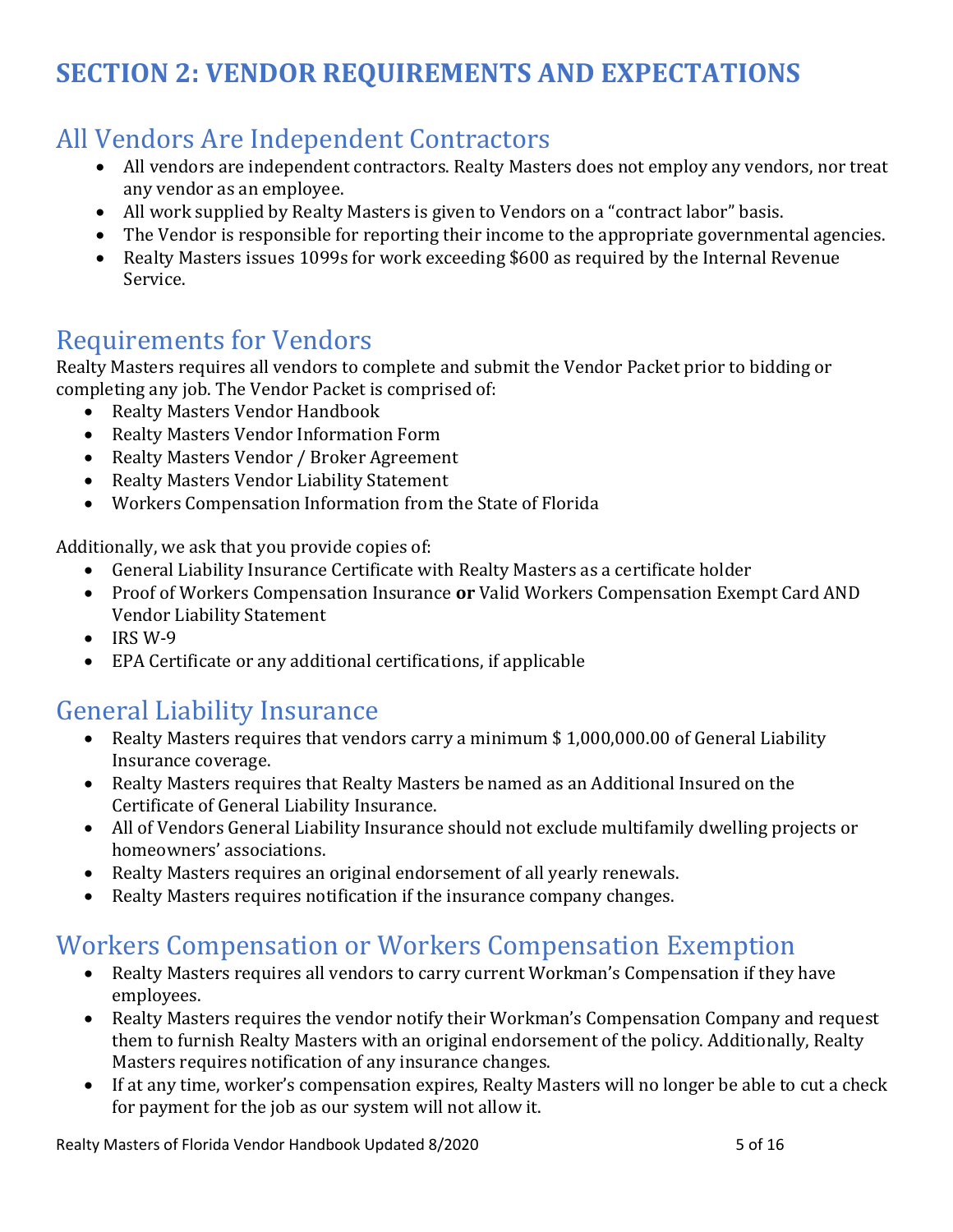• In certain cases, Realty Masters will allow contractors to proclaim that they are exempt. In this instance, they must provide a copy of the state issued Workers Compensation Exempt Card in addition to the signed Vendor Liability Statement.

#### Proper Licensing

- Realty Masters requires all vendors to have a contractor's license if the city/county/or state requires a license to legally complete work. If your work does require a license, please attach a copy to the Vendor Information Form.
- Examples of licensed contractors are plumbers, electricians, general contractors, etc.
- Handymen must have proper business license tax receipt from the counties they will be working in and supply a copy to Realty Masters. Those defined as cleaning, lawn, and handymen services agree to perform work only in the scope as authorized by law.

### Social Security or Tax ID Number

In order to be a vendor for Realty Masters, you have a social security number or a Tax Identification Number and submit a signed W-9 with your vendor package. Vendors have two choices when completing their W-9 and can supply either a social security number of tax identification number.

- **Social security number requirements:** Personal names and mailing address are required with social security numbers on your 1099.
- **Tax ID requirements:** A company name and mailing address is required with a Tax Identification number on your 1099.

#### Permits When Required

- Realty Masters requires permits to be pulled when deemed necessary by the city, county or state to complete a job.
- The cost of the permit should be included in the estimate. It is the responsibility of all Vendors to obtain and pay for any necessary permits that are legally necessary for the Vendor to perform their work.

#### EPA Certification

The Lead Renovation, Repair and Painting Rule (RRP Rule) requires that firms performing renovation, repair, and painting projects that disturb lead-based paint in homes built before 1978 have their firm certified by the Environmental Protection Agency (EPA). This requirement, which has been in place since 2010, requires certain training, procedures, lead-safe work practices, and clean up requirements. Realty Masters requires all Vendors completing jobs on pre-1978 homes be aware of these rules and possess the EPA certification.

#### Competent Workmanship

- Realty Masters requires the vendor to supply competent work of a good quality. Vendors must bid and complete their jobs accordingly.
- The vendor guarantees they will redo the work to the reasonable satisfaction of Realty Masters or the property owner, if required.

## Vendors Vehicles and Maintenance

Realty Masters of Florida Vendor Handbook Updated 8/2020 **6 Oct 16 and 16 and 16 and 16 and 16 and 16** and 16 and 16 and 16 and 16 and 16 and 16 and 16 and 16 and 16 and 16 and 16 and 16 and 16 and 16 and 16 and 16 and 16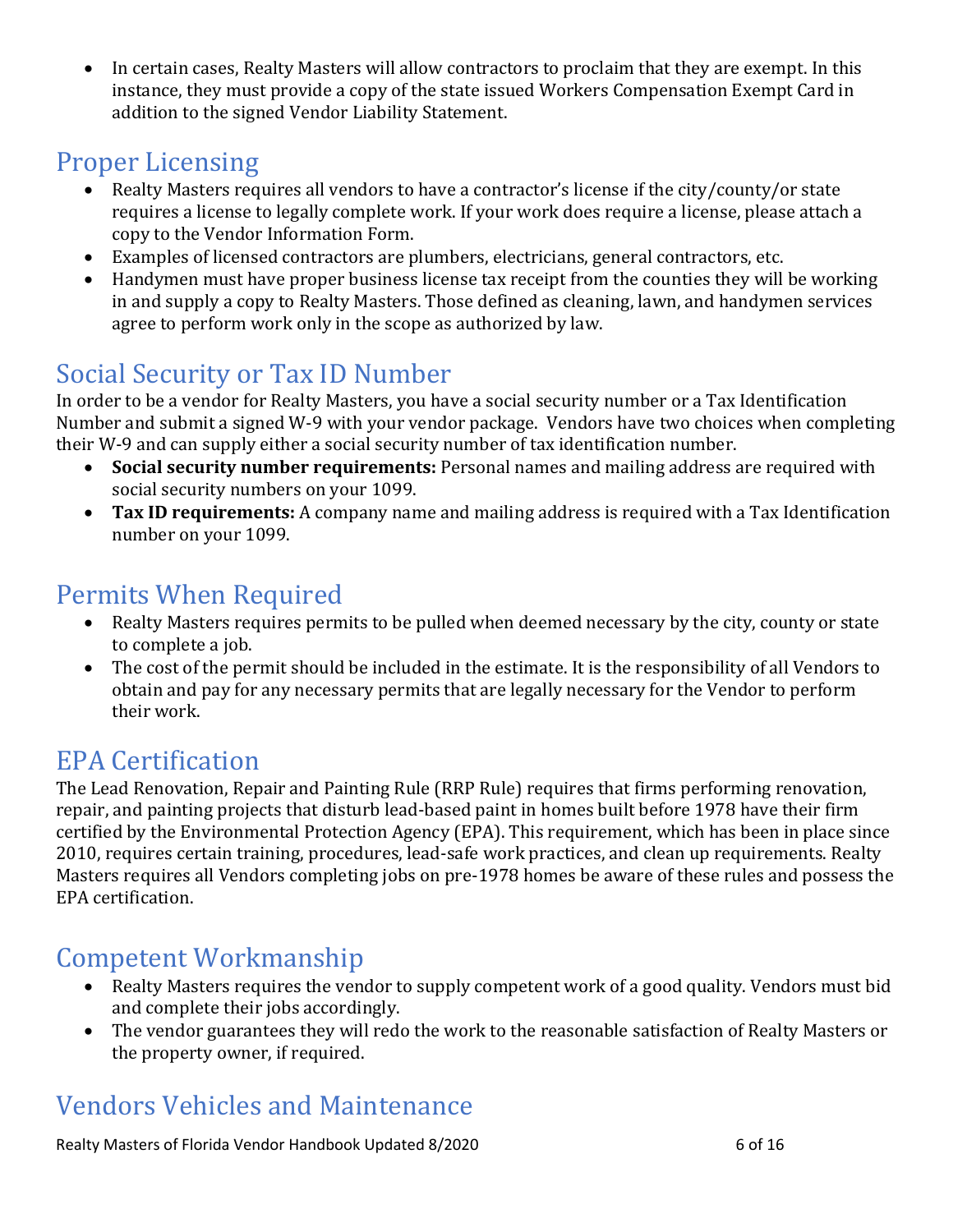The Realty Masters policy on vendor vehicles is as follows:

- All vendors must supply their own vehicles.
- Vendors must carry appropriate insurance for their vehicles.
- REALTY MASTERS does not reimburse vendors for any vehicle or mileage expenses.
- Vendors are responsible for maintaining their own vehicles.
- Vendor vehicles must maintain a reasonable appearance.
- Continual mechanical problems with vehicles causing cancellation of tenant appointments can be the cause for removal from the Realty Masters vendor program.
- Unless it is necessary to park in the driveway to perform required work, vendors are to park in front of the property.
- If a vendor's vehicle causes damage, such as an oil leak, it is the vendor's responsibility to repair the damage immediately and at Vendor's cost.

## **SECTION 3: VENDOR EXPECTATIONS**

#### Vendor Communication

A successful relationship of any kind cannot flourish without good communication from all parties. Realty Masters will communicate with our vendors by phone, email, and text. We do prefer to have communications in writing as it helps us to work more efficiently and to keep good records. We encourage all vendors to communicate using email to contact us quickly and efficiently.

### Issuing Work Orders to Vendors

Realty Masters routinely issues work orders by emailing them to the vendor(s).

- While Realty Masters may call you to report of an urgent need for a job or to ask your availability, Realty Masters will always send a written work order via email from our management software.
- The vendor is responsible for paying for all parts and materials required for the work order, unless there are special arrangements that have been authorized by Realty Masters.

On the work order, you will find pertinent information including:

- Detailed job description
- Whether the property is vacant or occupied and instructions to gain access
- Tenant contact information, if necessary
- Repair limits or authorization

It is important that you keep in contact about a job's status. We expect that you will let us know if you have any issues that prevent you from timely bidding or completing a job.

#### Work Order Repair Limit

Realty Masters has a dollar limit for all work requests and we cannot exceed this amount without the homeowner's authorization.

- This limit is typically \$200 per our management agreement, however, it is not always \$200 so refer to the work order for any other instructions.
- Vendors are to notify Realty Masters immediately if the problem exceeds the authorized amount on the work order.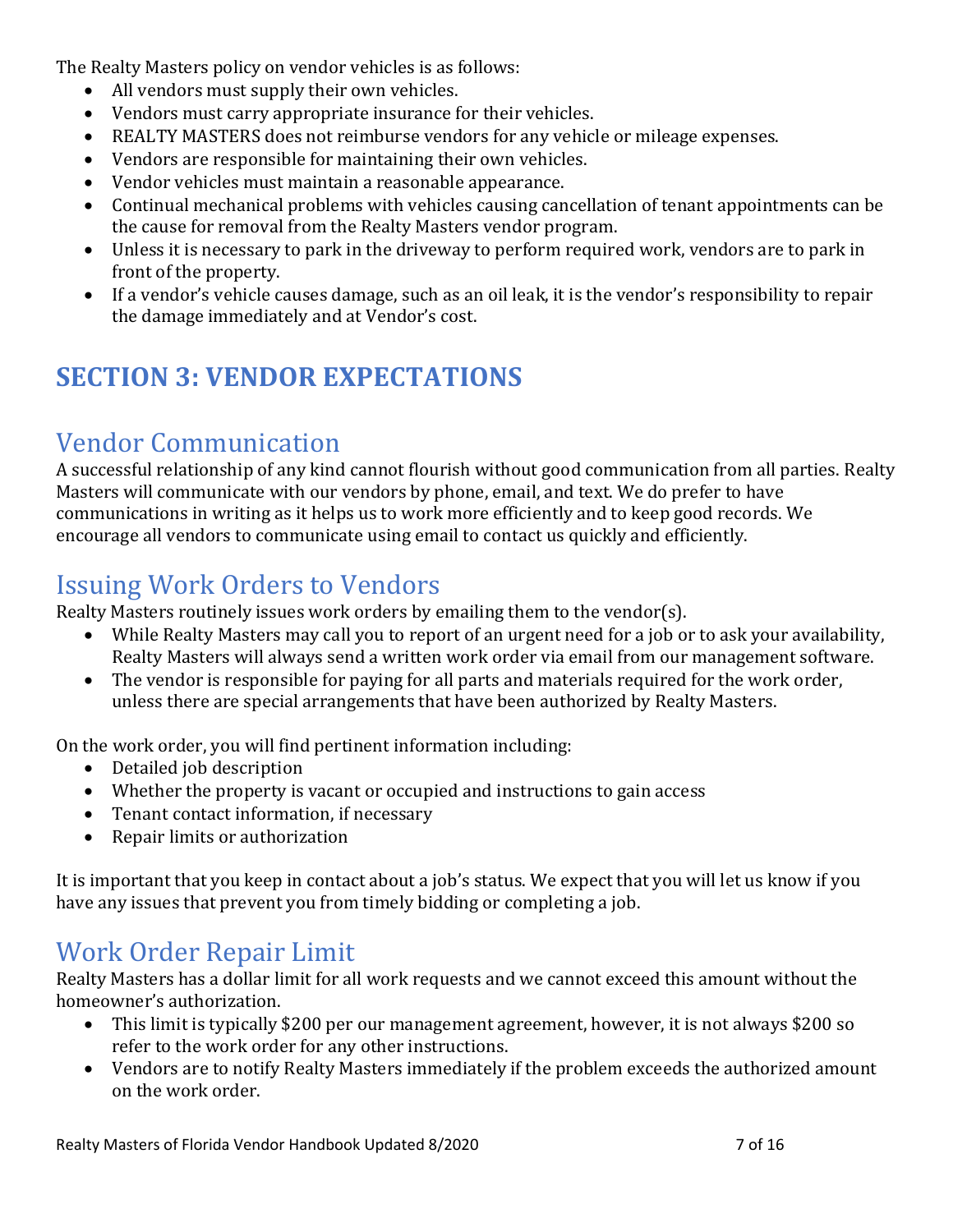#### Vendor Estimates

Some work requires bidding by the vendor and then approval of bids by the owner. This is most common when the job involves a lengthy list of repairs or when the property is vacant and being turned over for a new tenant. The procedures for estimates are:

- Realty Masters sends a bid request on a Realty Masters work order form requesting an estimate.
- Vendors are to notify Realty Masters if they are aware they will be unable to offer a bid and complete the work in a timely manner.
- Submission of a bid by the Vendor does not constitute work approval. Never assume that the bid will be approved and begin work until you are notified by a Realty Masters employee or the property owner. Realty Masters will NOT compensate Vendors for repairs completed without property authorization.
- If the owner approves the bid, Realty Masters will contact the Vendor. When Realty Masters receives the approval or denial from the owner, Realty Masters will notify the vendor by either telephone or e-mail.
- Realty Masters requires all estimates to be put in writing and to show a breakdown of materials and labor, when applicable.
- Realty Masters encourages all Vendors to use written contracts for all work performed for Realty Masters and the Vendor should have the contract signed by homeowners / clients of Realty Masters on all contracts over \$250.

### Obtaining Access to Properties- Vacant Properties

Realty Masters uses a combination lockbox system on all vacant properties to facilitate easy access for vendors.

- Use the lockbox code or key issued.
- When using the lockbox, do not leave the key in the door to prevent theft.
- When finished with the lockbox, replace the key in the lockbox and close so that it is completely locked. Be sure to scramble the code so it is not left on the code to obtain the key when you leave.
- If a vendor accidentally takes a key, they are required to return it to the lockbox immediately.
- Report any missing or malfunctioning lockboxes to Realty Masters.
- If a lockbox is not available, Vendor agrees to come to the Realty Masters office to pick up a key and return it upon completion of the job.

#### Obtaining Access to Properties- Occupied Properties

- Realty Masters prefers the tenant provide access to the property and that the adult tenant is present during the repair.
- If, and only if, the tenant on the work order authorizes key check out, Realty Masters will facilitate the key check out. The Vendor must receive approval from the property manager to authorize the Vendor to pick up a key from the Realty Masters office.
- If the vendor has obtained a key to an occupied property, it is the responsibility of the vendor to return all keys to REALTY MASTERS when completing work and NOT to the tenant.
- See guidance under "Procedures During the Appointment" for more information.

## Inability to Timely Complete Work

The vendor shall notify Realty Masters immediately if there is a delay beyond the contractual time frame for the Vendor to complete a work order. Realty Masters will then make a decision on the completion of the work request.

Realty Masters of Florida Vendor Handbook Updated 8/2020 **8 OM 18 and 18 and 18 and 18 and 18 and 18 and 16** and 16 and 16 and 16 and 16 and 16 and 16 and 16 and 16 and 16 and 16 and 16 and 16 and 16 and 16 and 16 and 16 a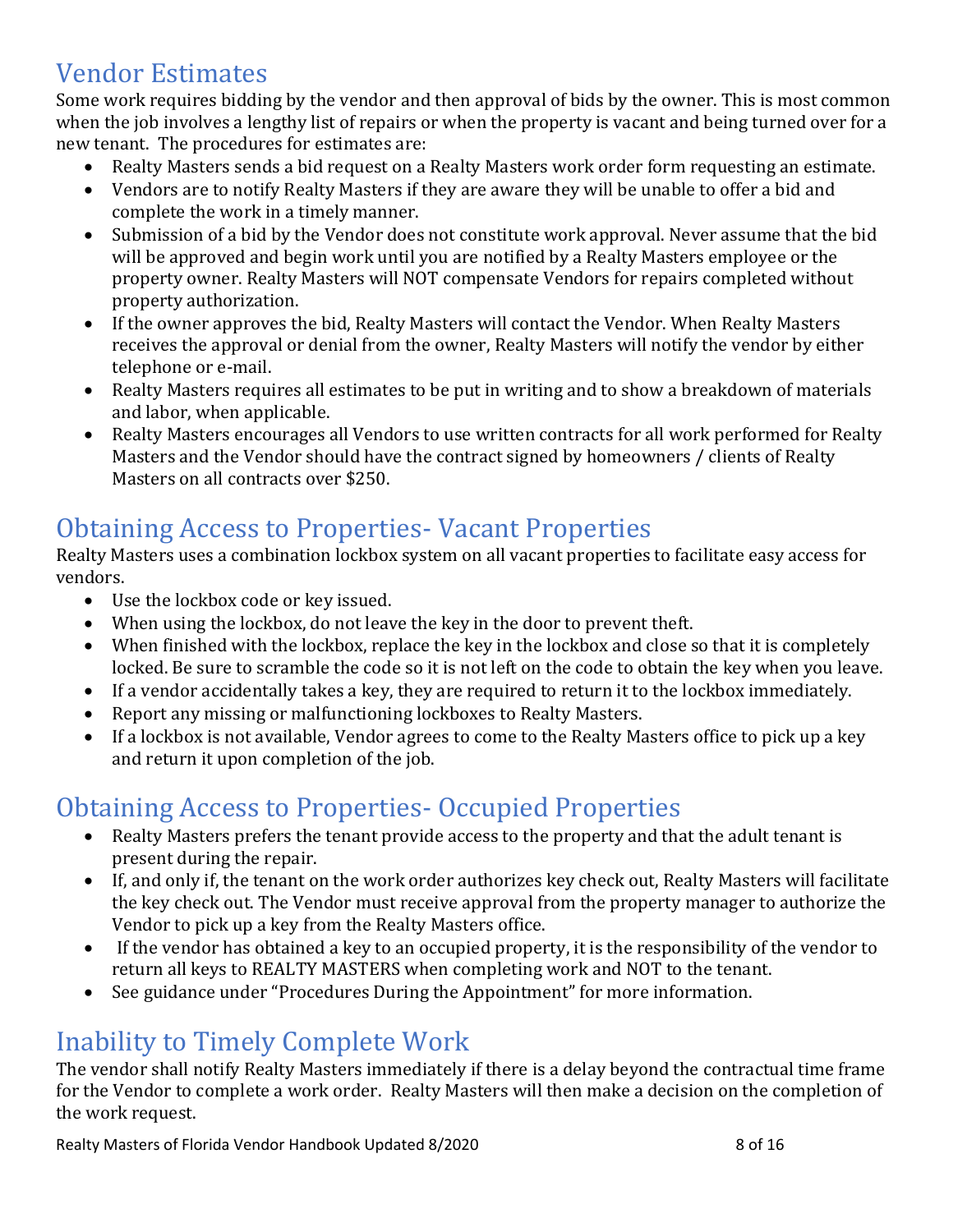#### Vendor Vacation

Realty Masters requests that vendors notify us of scheduled vacations or times that you will be unavailable to take work orders. Realty Masters makes this request for scheduling in the event of an emergency, disasters, or incomplete work requests.

## **SECTION 4: Policies Regarding Vendors Working with Tenants**

#### Making the Tenant Appointment

Vendors are NOT able to show up to an occupied property without making contact and scheduling an appointment. As Florida is a stand your ground state, a tenant may be authorized to shoot someone they feel is an intruder entering their property. We have established the following guidelines to help protect the safety of both Realty Masters Vendors, staff, and tenants.

- It is the responsibility of the Vendor to schedule an appointment with the tenant to make repairs.
- Realty Masters informs tenants when taking a work order that a vendor will be contacting them directly.
- Additionally, Realty Masters supplies the tenant with the vendor's contact information so they can be looking out for their call or make contact on their own.
- Realty Masters requires vendors to set specific appointment times with tenants after receiving a work order request.
- If Vendors are having difficulty reaching a tenant, Vendors are to notify the Realty Masters office and Realty Masters will assist the Vendor in notifying the tenant by calling, texting, emailing, or posting legal notice to enter.

#### Arriving to the Tenant Appointment

- Vendors are to be dressed appropriately for the maintenance work to be performed.
- Vendors are encouraged, but not required, to wear clothing that identifies their company.
- Vendors are to carry proper identification to show tenants should the Tenant request a copy of the Vendor's identification.
- Vendors are to arrive at the appointed time or within 10 minutes.
- If vendors experience a delay in arriving on time, they are to contact the tenant directly. If they cannot reach the tenant, they are to contact the Realty Masters office.
- Vendors are to knock on the front door and/or ring the doorbell prior to entering a tenant's home.
- Vendors are not to enter properties unless a resident is there and/or they have been given permission to enter.
- **Vendors are not to enter a property unless there is a responsible party present. A responsible party cannot be under the age of 18 years.**
- If the tenant fails to meet the appointment, Vendors are to notify the Realty Masters office. Realty Masters will contact the tenant to find out the reason for the cancelled / missed appointment and then will advise the Vendor.

#### During the Tenant Appointment

- Vendors are to be courteous and professional at all times.
- Vendors are to clean up after themselves on every job.

Realty Masters of Florida Vendor Handbook Updated 8/2020 9 of 16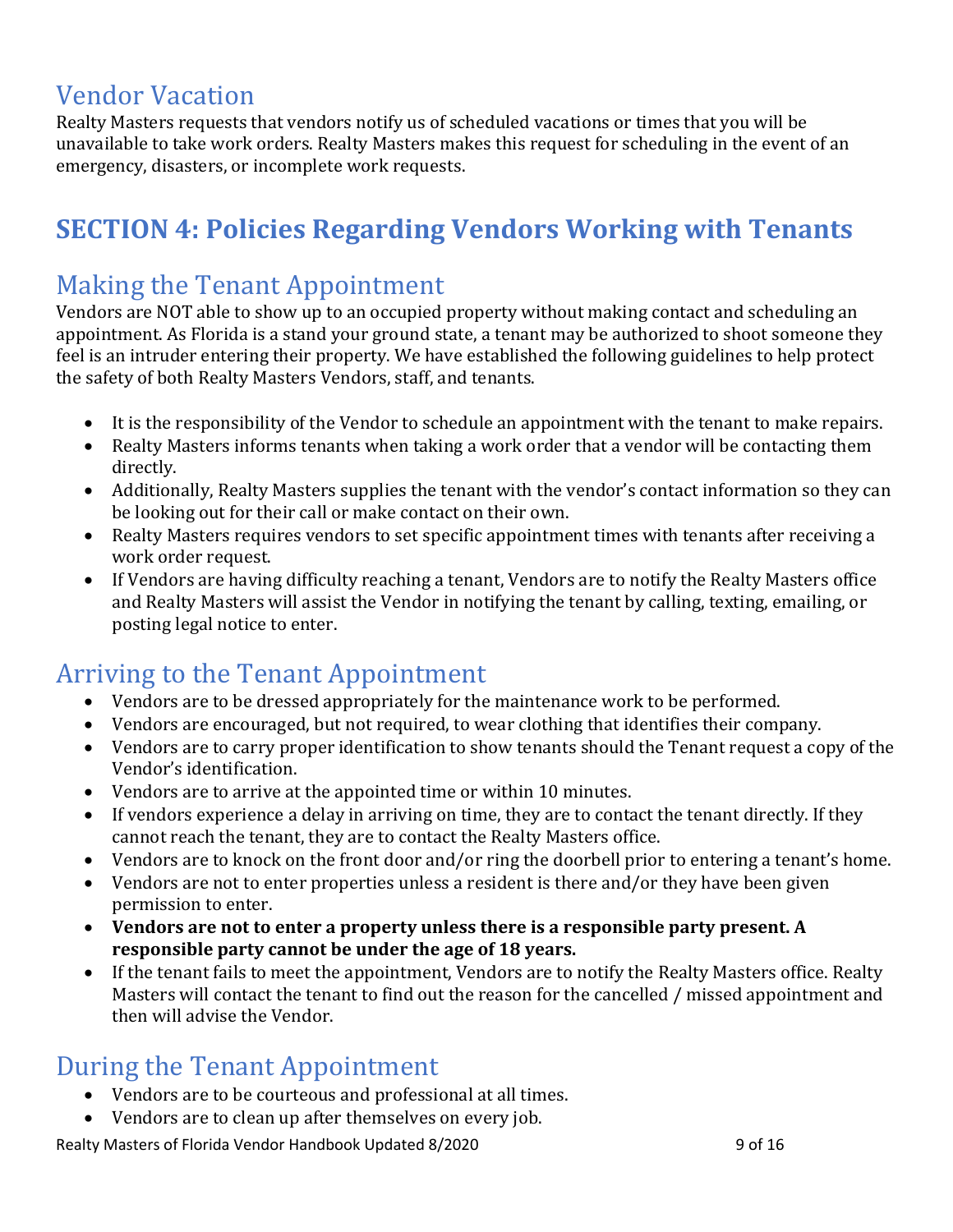- Vendors are to avoid moving tenant possessions unless it is necessary to perform the required maintenance. Vendors are to request the tenant to move their possessions whenever possible.
- If there is ANY issue with the resident or with the property, Realty Masters asks that you immediately contact the property manager or the Realty Masters office to discuss.
- If tenants ever pose a threat to any of our Vendors, Vendors are to immediately leave the property and notify Realty Masters as soon as possible.

#### Communicating Vendor Repairs with Tenants

- We ask that you not discuss specifics of repairs with tenants unless necessary for the tenant to correct a behavior or action that has caused an issue or is causing an issue at the property.
- Vendors are not to make comments on repairs, lack of repairs, or the condition of the property to tenants.
- Vendors are not to discuss the details of the repairs with the tenants or suggest other repairs to the tenants.
- Vendors are not to make any promises on future repairs to tenants unless it is within the scope of the work order request.

### Additional Repairs Requested by Tenants

- Vendors are to call Realty Masters from the property, if it is necessary for Realty Masters to clarify the details of the work that needs to be performed.
- Vendor shall also call Realty Masters to request permission to perform additional maintenance that is necessary for the vendor to solve the underlying maintenance issue.
- If tenants request other work the Vendor is capable of doing and the Vendor is willing to do, the Vendor should call Realty Masters to discuss.
- If tenants request other work outside of the scope of the Vendor's ability, the Vendor shall instruct the tenant to call Realty Masters or visit our website to place a work order.

#### Tenant Caused Damages

If during a job at a property you determine that the repair was a result of the tenant's negligence or abuse, make sure that you give a detailed description of your observations and findings when you submit your invoice. If possible, please submit pictures as well.

#### Reporting Dangerous or Unsanitary Conditions

We do rely on our Vendors to communicate their findings at a property to us. We ask that you reach out to Realty Masters to report unusual findings, dangerous situations, suspected illegal activity, or unsanitary living conditions at a property.

## **SECTION 5: BILLING AND PAYMENT PROCEDURES**

#### Vendor Billing Procedures

In order to ensure quality customer service for our owners and tenants, we ask that Vendors timely complete all jobs and submit a bill upon completion of the job so that we may update our system. Because of this, Realty Masters **requires all invoices be turned in within 2 weeks (10 business days) upon**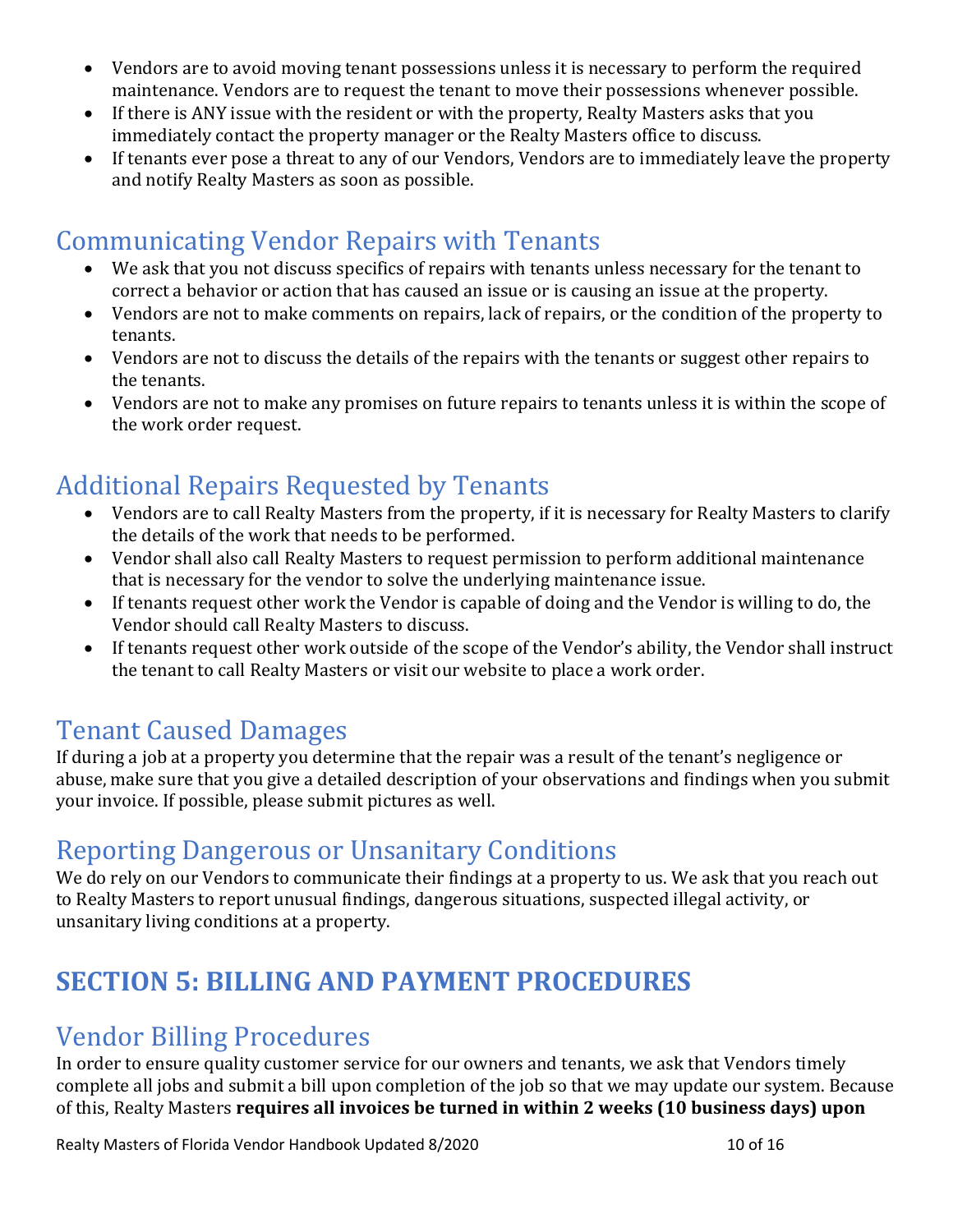#### **completion of work. Invoices can be submitted to the property manager via email, emailed to [info@PensacolaRealtyMasters.com,](mailto:info@PensacolaRealtyMasters.com) or dropped by the Realty Masters office**

- Realty Masters reserves the right to reject invoices submitted outside the 2 Week Invoice submission period.
- We request that you submit photos of the work performed, before and after, when you submit your invoice.
- If there is a question about any bill or invoice submitted by a Vendor, Realty Masters will contact the Vendor for clarification.
- When using email to submit invoices, we request that you put the property address in the subject line along with the word INVOICE in all capital letters. With internet viruses, we are often weary of opening attachments and this will avoid oversight or deletions of your message

### Realty Masters Payment Policies

It is Realty Masters goal to pay vendors promptly, however, as we issue so many payments, we must follow certain procedures in order to efficiently process payments. Because of this, we develop a vendor pay schedule at the beginning of each year which typically reflects Vendor checks cut every 2 weeks, or twice a month. You can find a current copy of our Vendor Pay Day Schedule on our website at [www.PensacolaRealtyMasters.com](http://www.pensacolarealtymasters.com/) under the Vendor tab.

Additionally, the following payment policies are in effect:

- All Vendors must be able to work off a 30-day payment plan.
- We do not pay down money for materials and expect that all Vendors furnish the materials they need for the job.
- Realty Masters does not pay maintenance bills from Realty Masters own operating funds.
- Property owners are responsible for payment of maintenance to Vendors, not Realty Masters.
- Realty Masters cannot make payments if funds are unavailable in an owner's account.
- Vendors receive payments through the Realty Masters Client Escrow account or directly from the owners themselves.
- Realty Masters requests that a photograph showing completion of the task be sent upon notifying Realty Masters of completion of work and/or submitting an invoice for payment.
- Realty Masters reimburses Vendors for parts and materials only when the vendor submits invoices for payment. Any work or materials that have not been ordered or authorized by Realty Masters will NOT be reimbursed.
- If the Vendor's license, insurance, or worker's compensation insurance or exemption expires, Realty Masters will be unable to cut any further checks to the Vendor.

Realty Masters is regularly audited by our workers' compensation insurance provider. In order for Realty Masters to operate with a good Workers Compensation insurance status and to continue to pay your company as a Vendor, we will need your help in maintaining your records over time. It is the responsibility of the Vendor to provide all license, insurance, and worker's compensation or worker's compensation exemption renewal information to the office.

## Past Due Invoices & Open Work Order Reports

If you submitted an invoice for a completed job and it is not paid within 30 days, Realty Masters asks that you reach out to the property manager who assigned the work or to one of the managers to follow up on payment. Realty Masters property managers and management may occasionally reach out to you regarding past due invoices or open work order reports to try to resolve open maintenance tickets in the

Realty Masters of Florida Vendor Handbook Updated 8/2020 11 of 16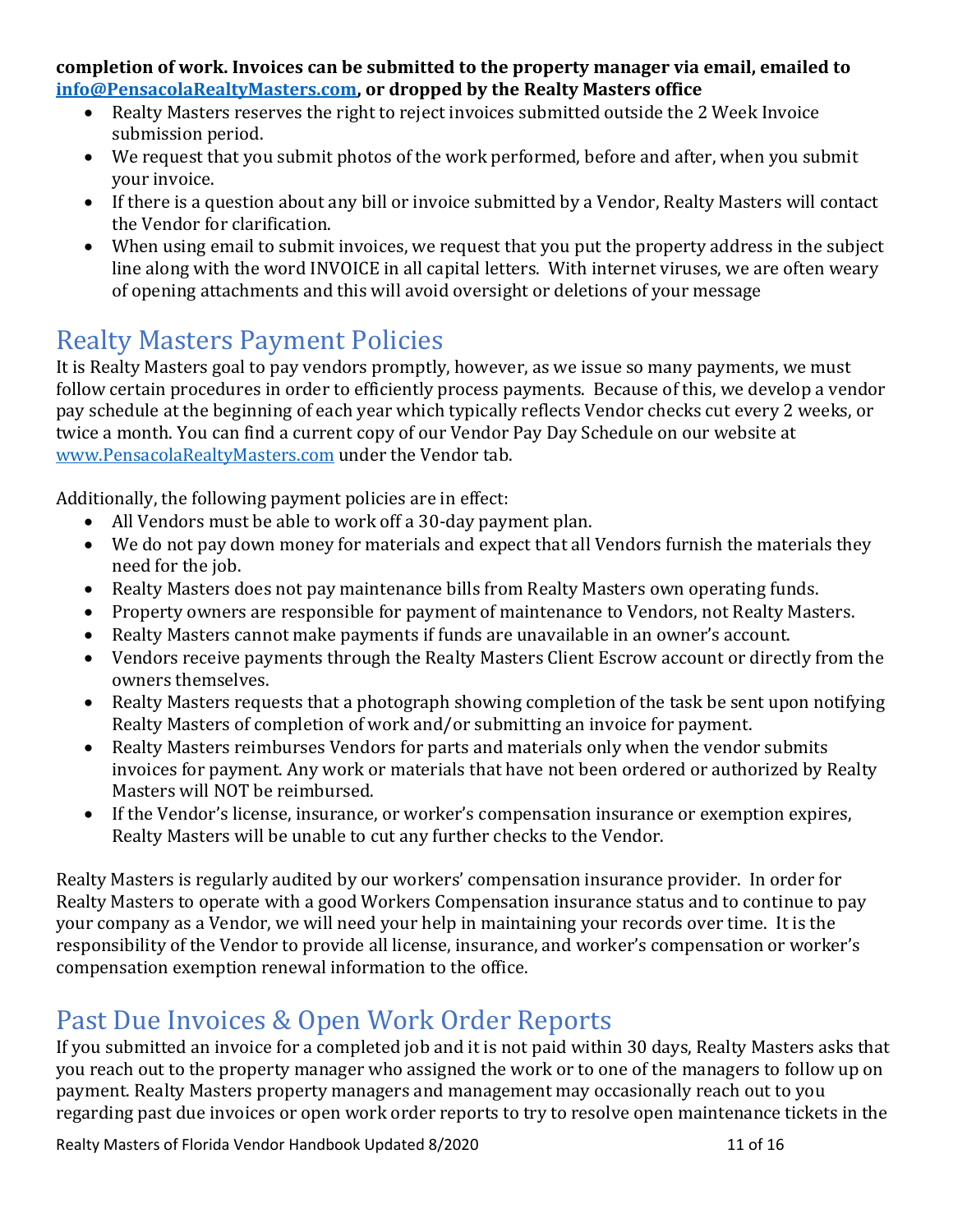system. Realty Masters asks that you timely and thoroughly respond to these requests with any Vendor notes regarding the job.

#### Year End Procedures & 1099 Tax Forms

Per IRS guidelines, Realty Masters issues the Internal Revenue Service Form 1099-MISC to all vendors who are paid over \$600.00 during the calendar year. Additionally, Realty Masters reports this income to the IRS. Upon receiving your 1099, we request that you review it immediately upon receipt for accuracy. Should there be an error in the Vendor's 1099 issued by Realty Masters we will promptly submit the correct 1099 to the IRS.

#### Vendor Handbook Conclusion

We hope that you have found this Vendor Handbook useful. Please let us know if there are questions or concerns after you have reviewed this information. Our hope is that this Vendor Handbook will clarify the expectations and help form a solid working relationship between you, the Vendor, and Realty Masters so that we can prevent unwarranted misconceptions or problems. We look forward to working with you. We are always happy to help you anytime.

#### ACKNOWLEDGEMENT OF VENDOR HANDBOOK

I agree to the terms and conditions outlined in the Realty Masters Vendor Handbook and I have received, read and understood a copy of the Realty Masters Vendor Handbook.

Printed Vendor Name

\_\_\_\_\_\_\_\_\_\_\_\_\_\_\_\_\_\_\_\_\_\_\_\_\_\_\_\_\_\_\_\_\_\_\_\_\_\_

\_\_\_\_\_\_\_\_\_\_\_\_\_\_\_\_\_\_\_\_\_\_\_\_\_\_\_\_\_\_\_\_\_\_\_\_\_\_\_\_

\_\_\_\_\_\_\_\_\_\_\_\_\_\_\_\_\_\_\_\_\_\_\_\_\_\_\_\_\_\_\_\_\_\_\_\_\_\_\_\_

Authorized Signature

Date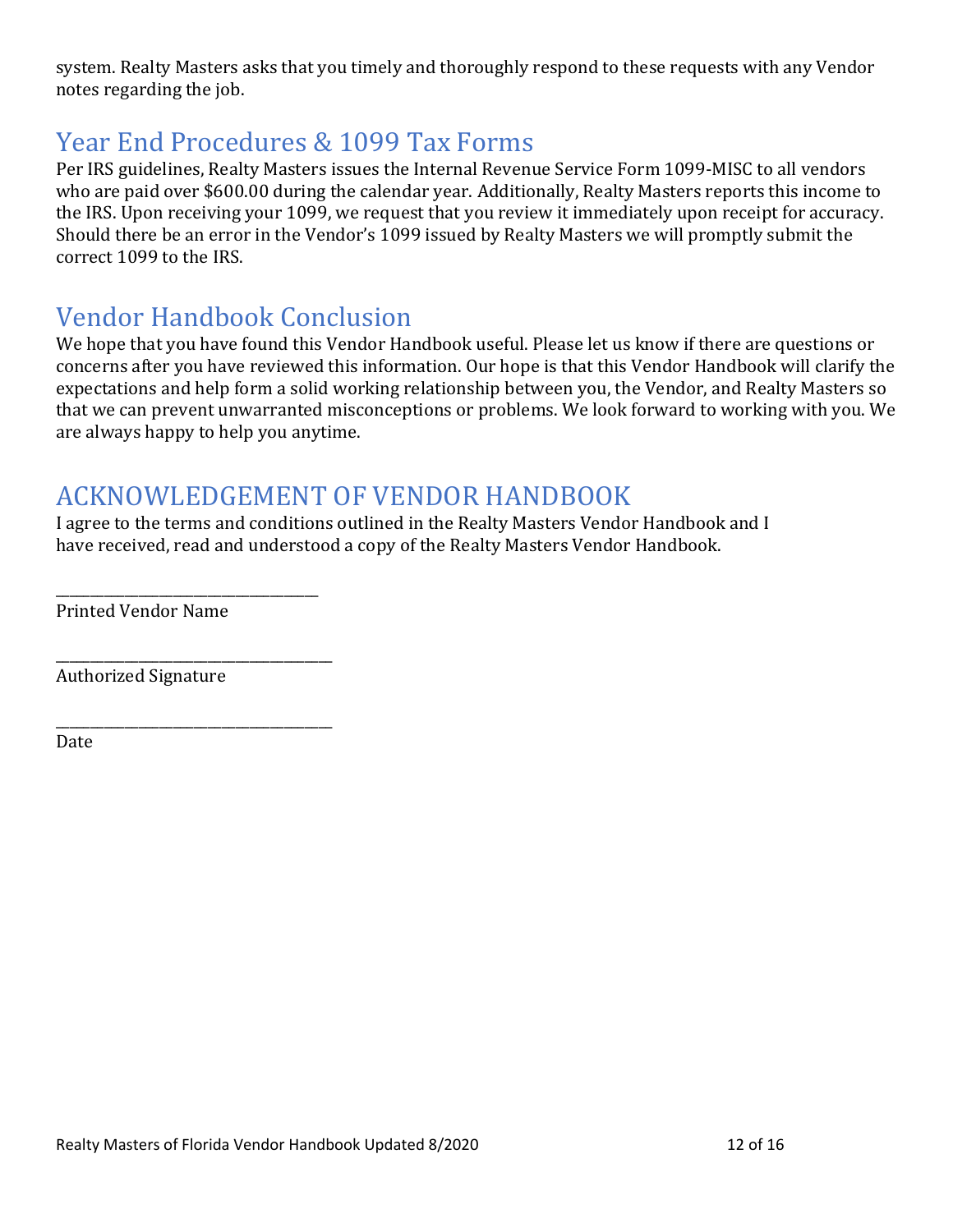## **SECTION 6: REQUIRED REALTY MASTERS VENDOR FORMS**

Please see the attached Vendor Forms required in order to join the Realty Masters Vendor network. Please utilize and return the attached checklist.

Checklist for Required Forms:

- 1. \_\_\_\_ A copy of your business license for counties your business operates in
- 2. \_\_\_\_ A copy of your Certificate of Liability Insurance
- 3. a. \_\_\_\_Proof of Workers Compensation coverage *OR*
	- b. \_\_\_\_ Valid Workers Compensation Exempt card **AND** C. \_\_\_\_\_ Vendor Liability Statement (attached)
- 4. \_\_\_\_ W-9 Tax form (attached)
- 5. \_\_\_\_ Vendor Information Form (attached)
- 6. \_\_\_\_ Vendor Broker Agreement (attached)
- 7. \_\_\_\_ EPA Certification, if applicable ( yes / no )

*Return this checklist with your new vendor packet. An incomplete package will not be considered.*

Please note that some of the forms require them to be executed in front of a notary. We do have two notaries on staff so feel free to call ahead to schedule a time to get these documents notarized at our office.

We look forward to working with you! Please reach out to our office with any questions about our policies of this handbook.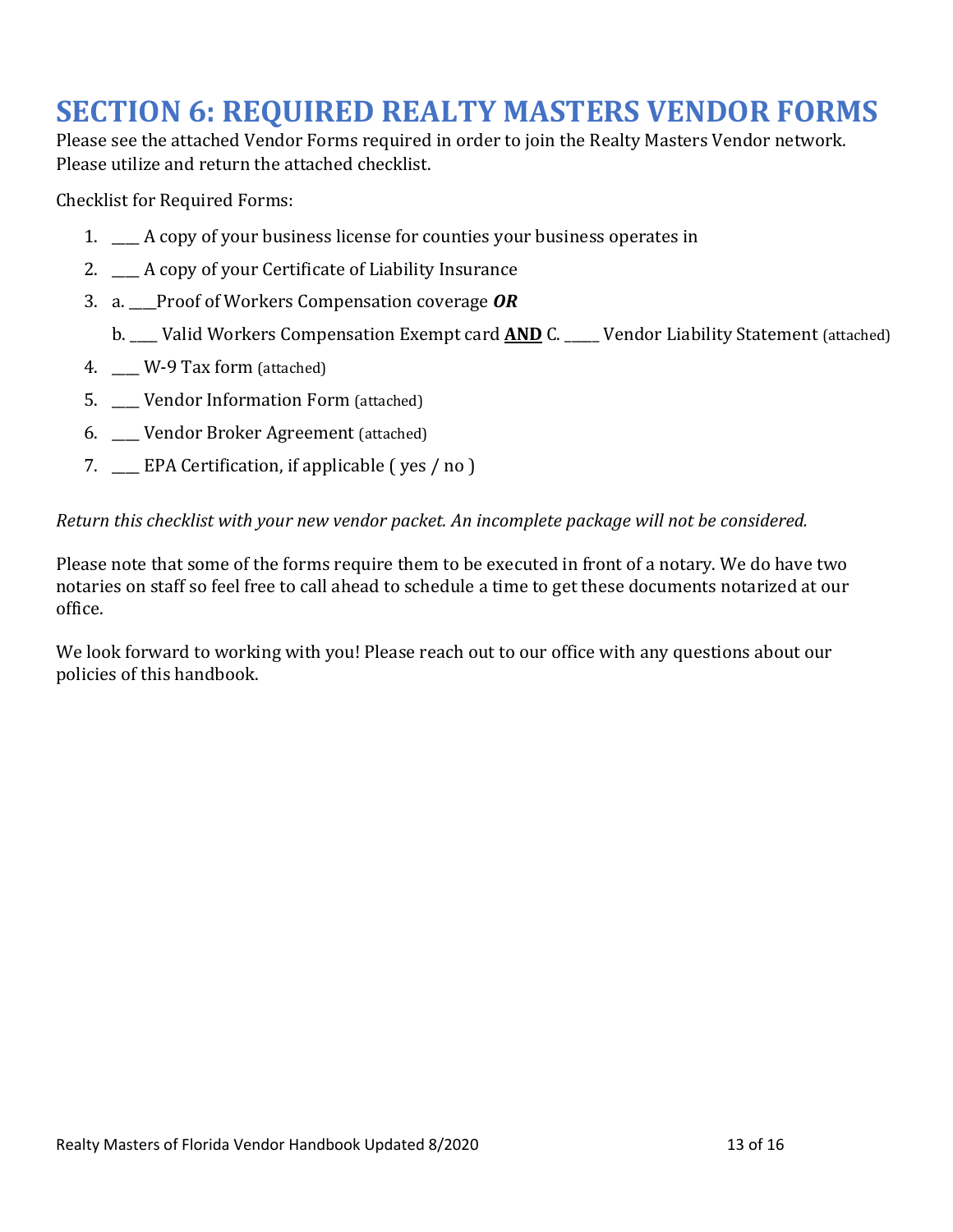# **Realty Masters VENDOR INFORMATION FORM**

|                                                                                                                        | EMAIL <b>EXAMPLE 2008</b>                                                                                                                                                                                                                                                                                                                                                                       |
|------------------------------------------------------------------------------------------------------------------------|-------------------------------------------------------------------------------------------------------------------------------------------------------------------------------------------------------------------------------------------------------------------------------------------------------------------------------------------------------------------------------------------------|
|                                                                                                                        |                                                                                                                                                                                                                                                                                                                                                                                                 |
|                                                                                                                        |                                                                                                                                                                                                                                                                                                                                                                                                 |
|                                                                                                                        |                                                                                                                                                                                                                                                                                                                                                                                                 |
|                                                                                                                        |                                                                                                                                                                                                                                                                                                                                                                                                 |
|                                                                                                                        |                                                                                                                                                                                                                                                                                                                                                                                                 |
|                                                                                                                        |                                                                                                                                                                                                                                                                                                                                                                                                 |
|                                                                                                                        |                                                                                                                                                                                                                                                                                                                                                                                                 |
|                                                                                                                        | TYPE OF ENTITY CORP____ PSHIP___ SOLE PROP____ ARE YOU EPA CERTIFIED? YES / NO                                                                                                                                                                                                                                                                                                                  |
| WORK PERFORMED WITHIN THIRTY (30) DAYS OF COMPLETION OF THE WORK.<br>EXECUTED this ____________ day of ________ 20____ | I CERTIFY THAT THE ABOVE IS TRUE AND CORRECT AND THAT I AM AN AUTHORIZED<br>COMPANY REPRESENTATIVE. I AGREE THAT I WILL NOT HOLD THE PROPERTY MANAGEMENT<br>COMPANY, ITS AGENTS, EMPLOYEES OR ASSIGNS LIABLE FOR THE PAYMENT FOR ANY WORK<br>PERFORMED OR MATERIALS PROVIDED FOR THE PROPERTIES WHICH ARE OR WERE<br>MANAGED BY THE PROPERTY MANAGEMENT COMPANY. I AGREE TO SUBMIT INVOICES FOR |
| <b>VENDOR SIGNATURE</b>                                                                                                | <b>VENDOR PRINTED NAME</b>                                                                                                                                                                                                                                                                                                                                                                      |
|                                                                                                                        | SWORN TO AND SUBSCRIBED BEFORE ME THIS ___ DAY OF ___________ 20__ THE ABOVE SIGNATORIES<br>WHO DID NOT TAKE AN OATH AND ARE ___ PERSONALLY KNOWN TO ME OR ___ PRODUCED THE                                                                                                                                                                                                                     |
| NOTARY PUBLIC SIGNATURE                                                                                                | (SEAL HERE)                                                                                                                                                                                                                                                                                                                                                                                     |
| PRINTED NAME                                                                                                           |                                                                                                                                                                                                                                                                                                                                                                                                 |
| Realty Masters of Florida Vendor Handbook Updated 8/2020                                                               | 14 of 16                                                                                                                                                                                                                                                                                                                                                                                        |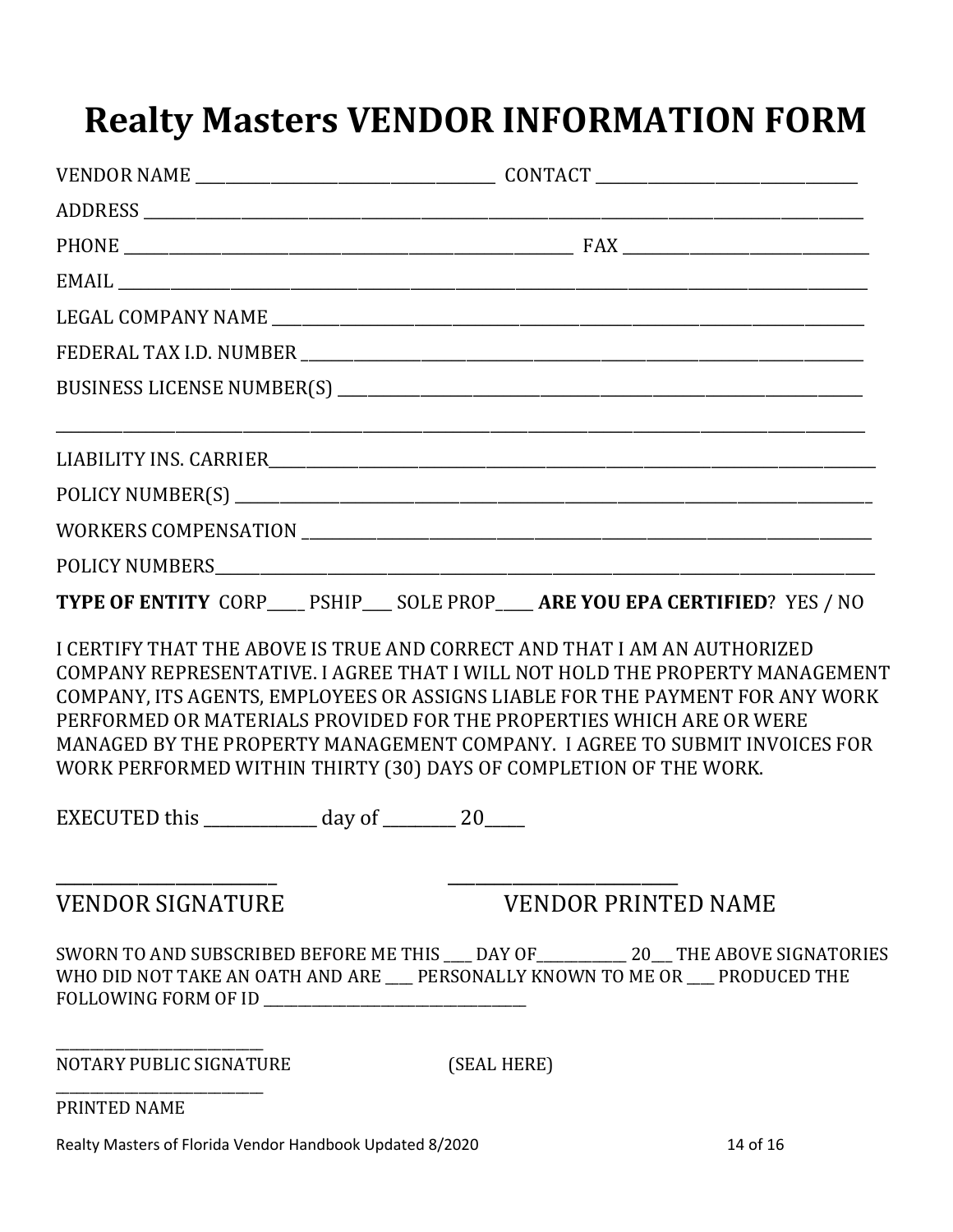## **COMMISSION# \_\_\_\_\_\_\_\_\_\_\_\_ COMMISSION EXPIRATION DATE \_\_\_/\_\_\_/\_\_\_ Realty Masters VENDOR / BROKER AGREEMENT**

This agreement is made this \_\_\_ day of \_\_\_\_\_\_\_\_\_\_\_ 20\_\_\_ by and between **Realty Masters of FL**, hereinafter BROKER and \_\_\_\_\_\_\_\_\_\_\_\_\_\_\_\_\_\_\_\_\_\_\_\_\_\_\_\_, hereinafter VENDOR.

VENDOR agrees that BROKER has no ownership interest in the properties managed by BROKER. VENDOR agrees that BROKER is an agent of the respective owners of the managed properties. VENDOR agrees to hold BROKER, its employees, agents and assigns harmless for any failure of any property owner to pay for services, supplies, parts, material and/or labor ordered by owner and/or BROKER on behalf of or at the request of owner. VENDOR agrees that they shall do no other work on the property other than that specifically ordered and approved by owners and/or BROKER. VENDOR understands and agrees that the Tenant(s) have no authority whatsoever to order any work to be done on the rental premises.

VENDOR agrees to look solely to the owner of the premises where services are performed in the event of any outstanding balances and/or disputes. Owner's name and address will be provided upon request. VENDOR agrees to submit invoices to BROKER for work performed within thirty (30) days of completion of the work.

VENDOR agrees and affirms that it carries the proper insurance, licenses, and permits necessary to legally carry out the requested services and agrees to hold BROKER, its employees, agents and assigns harmless for any injuries suffered by or damages suffered by VENDOR, its employees, agents and/or assigns arising out of performance of the requested services.

EXECUTED this  $\frac{1}{20}$ 

VENDOR BROKER

\_\_\_\_\_\_\_\_\_\_\_\_\_\_\_\_\_\_\_\_\_\_\_\_\_\_\_\_\_\_\_\_\_\_\_\_\_ \_\_\_\_\_\_\_\_\_\_\_\_\_\_\_\_\_\_\_\_\_\_\_\_\_\_\_\_\_\_\_\_\_\_\_\_\_\_\_\_\_\_\_

SWORN TO AND SUBSCRIBED BEFORE ME THIS \_\_\_\_ DAY OF\_\_\_\_\_\_\_\_\_\_\_\_\_ 20\_\_\_ THE ABOVE SIGNATORIES WHO DID NOT TAKE AN OATH AND ARE PERSONALLY KNOWN TO ME OR PRODUCED THE FOLLOWING FORM OF ID \_\_\_\_\_\_\_\_\_\_\_\_\_\_\_\_\_\_\_\_\_\_\_\_\_\_\_\_\_\_\_\_\_\_\_\_\_\_

\_\_\_\_\_\_\_\_\_\_\_\_\_\_\_\_\_\_\_\_\_\_\_\_\_\_\_\_\_\_ NOTARY PUBLIC SIGNATURE (SEAL HERE)

| PRINTED NAME |  |
|--------------|--|

**COMMISSION# \_\_\_\_\_\_\_\_\_\_\_\_ COMMISSION EXPIRATION DATE \_\_\_/\_\_\_/\_\_\_**